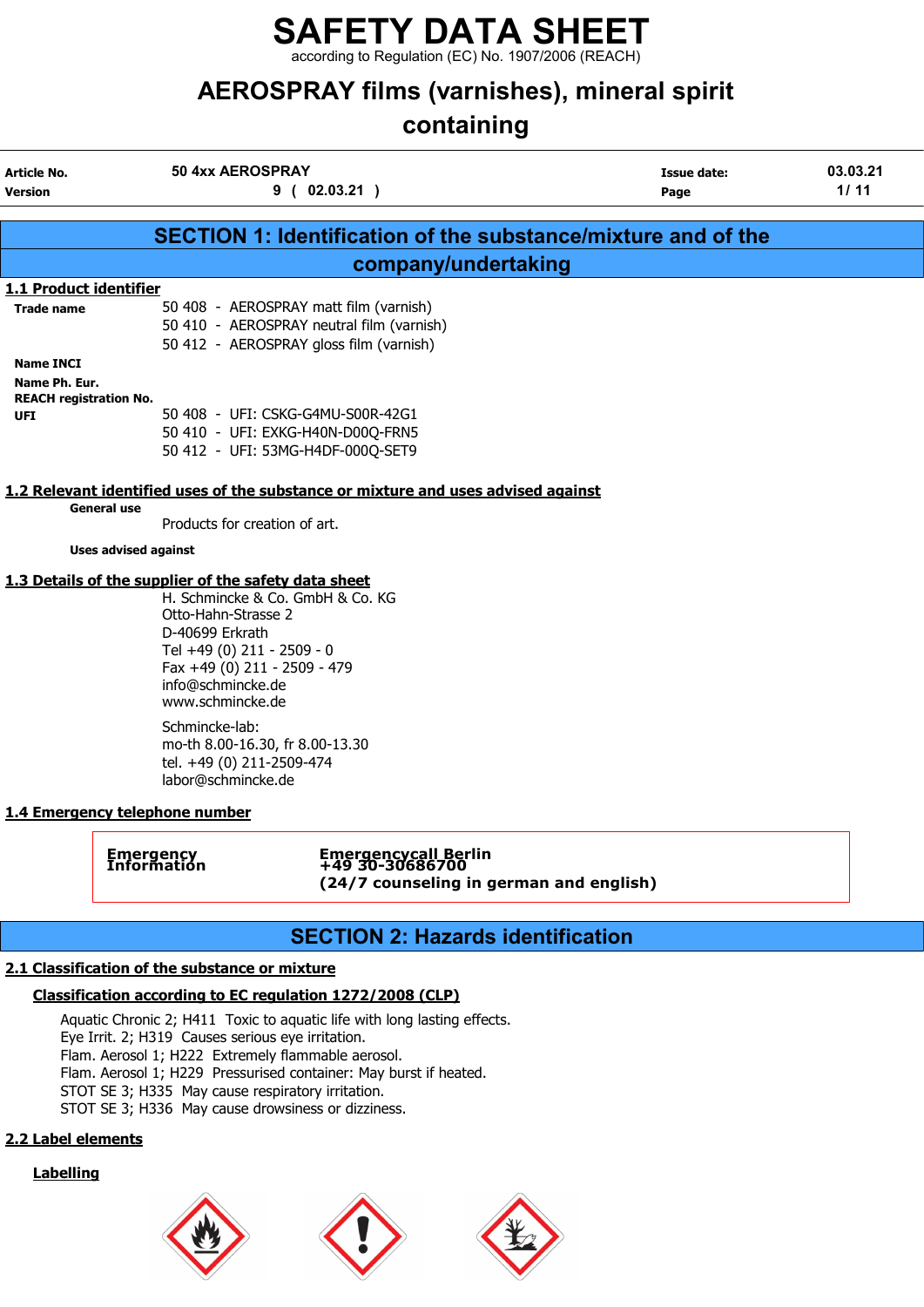according to Regulation (EC) No. 1907/2006 (REACH)

# AEROSPRAY films (varnishes), mineral spirit

## containing

| Article No.<br><b>Version</b>          | 50 4xx AEROSPRAY<br>9(02.03.21)                                                                                                                                                                                                                                                                                                                                                                                                                                                                                                                                        | Issue date:<br>Page | 03.03.21<br>2/11 |  |
|----------------------------------------|------------------------------------------------------------------------------------------------------------------------------------------------------------------------------------------------------------------------------------------------------------------------------------------------------------------------------------------------------------------------------------------------------------------------------------------------------------------------------------------------------------------------------------------------------------------------|---------------------|------------------|--|
| <b>Signal word</b>                     | Danger                                                                                                                                                                                                                                                                                                                                                                                                                                                                                                                                                                 |                     |                  |  |
| <b>Hazard statements</b>               | H222 Extremely flammable aerosol.<br>H229 Pressurised container: May burst if heated.<br>H319 Causes serious eye irritation.<br>H335 May cause respiratory irritation.<br>H336 May cause drowsiness or dizziness.<br>H411 Toxic to aquatic life with long lasting effects.                                                                                                                                                                                                                                                                                             |                     |                  |  |
| <b>Safety precautions</b>              | P102 Keep out of reach of children.<br>P210 Keep away from heat, hot surfaces, sparks, open flames and other ignition sources. No<br>smoking.<br>P211 Do not spray on an open flame or other ignition source.<br>P251 Do not pierce or burn, even after use.<br>P261 Avoid breathing spray.<br>P271 Use only outdoors or in a well-ventilated area.<br>P410+P412 Protect from sunlight. Do not expose to temperatures exceeding 50 $^{\circ}$ C/122 °F.<br>In case of insufficient ventilation and/or through use, explosive/highly flammable mixtures may<br>develop. |                     |                  |  |
| <b>Hazard components for labelling</b> |                                                                                                                                                                                                                                                                                                                                                                                                                                                                                                                                                                        |                     |                  |  |

#### Text for labelling (CLP)

Repeated exposure may cause skin dryness or cracking. (EUH066) Contains benzotriazole derivate, alkylmethacrylate. May produce an allergic reaction. (EUH208)

### 2.3 Other hazards

### SECTION 3: Composition / information on ingredients

### 3.1 Substances

Chemical characterisation

acrylic resin white spirit Alcohols matting agents (50 408 / 50 410) propellant (propane / butane)

CAS-Number EINECS / ELINCS / NLP EU index number Customs tariff number REACH registration No. RTECS-no. Hazchem-Code CI-Number

### 3.2 Mixtures

solvent naphtha (petroleum), light, aromatic: 25 < 50 % naphtha (petroleum), hydrotreated light: 0 < 10 % CAS: 64742-95-6 CAS: 64742-49-0 REACH: 01-2119455851-35 REACH: 01-2119473851-33 Aquatic Chronic 2; H411 / Asp. Tox. 1; H304 / -; EUH066 Aquatic Chronic 2; H411 / Asp. Tox. 1; H304 / -; EUH066 / Flam. Liq. 3; H226 / STOT SE 3; H335 / STOT SE 3; / Flam. Liq. 2; H225 / STOT SE 3; H336 / Skin Irrit. 2; H336 H315

Substance 3 Substance 4 Substance 4 Substance 4 Substance 4 Substance 4 Substance 4 Substance 4 Substance 4 Su

Substance 1 and 1 Substance 2 and 1 Substance 2 and 1 Substance 2 and 2 Substance 2 and 2 Substance 2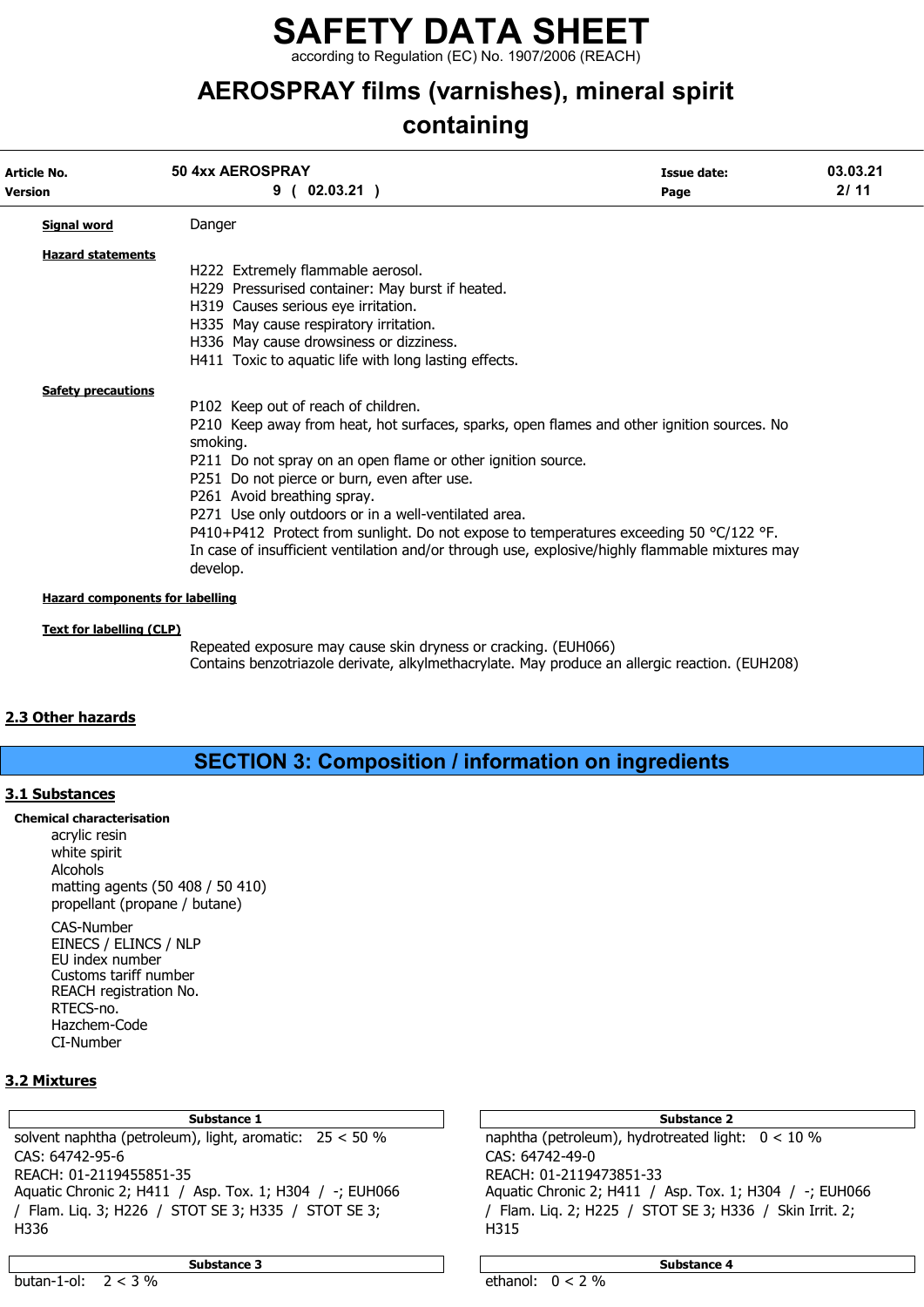ing to Regulation (EC) No. 1907/2006 (REACH)

# AEROSPRAY films (varnishes), mineral spirit

## containing

| Article No.<br><b>Version</b>                            | 50 4xx AEROSPRAY<br>02.03.21 | Issue date:<br>Page                     | 03.03.21<br>3/11 |
|----------------------------------------------------------|------------------------------|-----------------------------------------|------------------|
| CAS: 71-36-3                                             |                              | CAS: 64-17-5                            |                  |
| REACH: 01-2119484630-38-xxxx                             |                              | REACH: 01-2119457610-43-XXXX            |                  |
| Acute Tox. 4; H302 / Eye Dam. 1; H318 /<br>Flam. Lig. 3: |                              | Eye Irrit. 2; H319 / Flam. Lig. 2; H225 |                  |

Substance 7 Substance 8 Substance 8 Substance 8 Substance 8 Substance 8 Substance 8 Substance 8 Substance 8 Su

H226 / STOT SE 3; H335 / STOT SE 3; H336 / Skin Irrit.

butane: 25 < 30 % propane: 2,5 < 10 % CAS: 106-97-8 CAS: 74-98-6 REACH: 01-2119474691-32 REACH: 01-2119471330-49 Compr. Gas; H280 / Flam. Gas 1; H220 Compr. Gas; H280 / Flam. Gas 1; H220

#### Additional information

2; H315

### SECTION 4: First aid measures

### 4.1 Description of first aid measures

#### General information

#### In case of inhalation

Move victim to fresh air, put at rest and loosen restrictive clothing. Seek medical attention if problems persist.

#### In case of skin contact

Thoroughly wash skin with soap and water. Seek medical attention if irritation persists.

#### After eye contact

In case of contact with eyes, rinse immediately with plenty of flowing water for 10 to 15 minutes holding eyelids apart. Subsequently consult an ophthalmologist.

After swallowing

Call a POISON CENTER/doctor if you feel unwell.

### 4.2 Most important symptoms and effects, both acute and delayed

### 4.3 Indication of any immediate medical attention and special treatment needed

### SECTION 5: Firefighting measures

### 5.1 Extinguishing media

#### Suitable extinguishing media

extinguishing powder carbon dioxide Water spray jet

Extinguishing media which must not be used for safety reasons

#### 5.2 Special hazards arising from the substance or mixture

In case of fire may be liberated: Carbon monoxide and carbon dioxide

### 5.3 Advice for firefighters

Special protective equipment for firefighters

Use appropriate respiratory protection.

Additional information

### SECTION 6: Accidental release measures

### 6.1 Personal precautions, protective equipment and emergency procedures

refer to section 8

### 6.2 environmental precautions

Do not allow to enter into surface water or drains.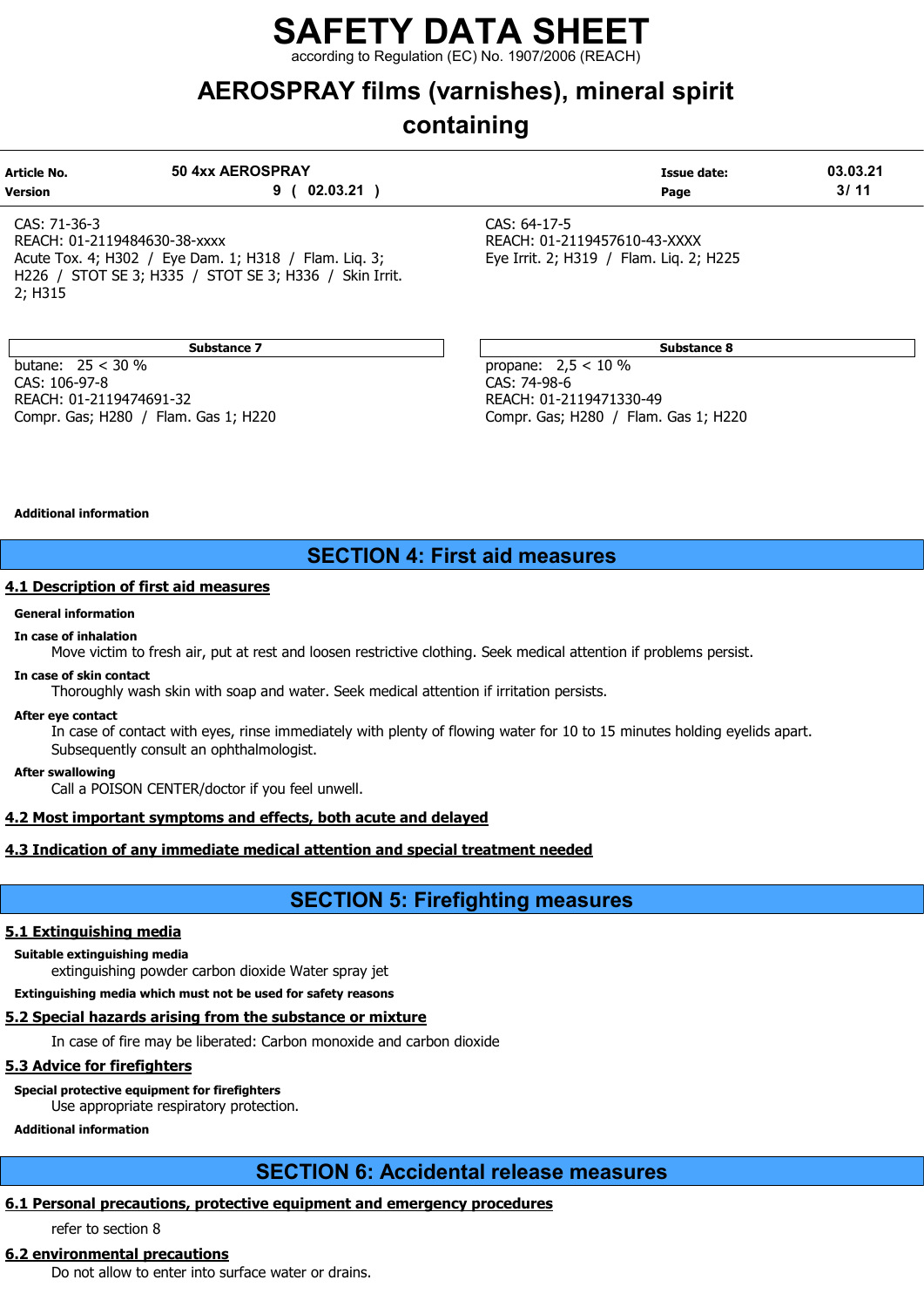according to Regulation (EC) No. 1907/2006 (REACH)

# AEROSPRAY films (varnishes), mineral spirit

## containing

| Article No. | 50 4xx AEROSPRAY | Issue date: | 03.03.21 |
|-------------|------------------|-------------|----------|
| Version     | 9 ( 02.03.21     | Page        | 4/11     |

### 6.3 Methods and material for containment and cleaning up

Methods for cleaning up

Absorb leftover product with non-flammable liquid-binding material (e.g. earth, sand, vermiculite or ground sand stone) and place in closed containers for disposal.

### Additional information

### 6.4 Reference to other sections

### SECTION 7: Handling and storage

### 7.1 Precautions for safe handling

#### Advices on safe handling

Provide good ventilation and/or an exhaust system in the work area. In case of insufficient ventilation and/or through use, explosive/highly flammable mixtures may develop.

### Precautions against fire and explosion

### 7.2 Conditions for safe storage, including any incompatibilities

### Requirements for storerooms and containers

Store in a well-ventilated place. Keep container tightly closed. Keep away from sources of ignition and heat. Protect from direct sunlight.

Hints on joint storage Storage class Further details

### 7.3 Specific end use(s)

### SECTION 8: Exposure controls/personal protection

### 8.1 Control parameters

6 solvent naphtha (petroleum), light, aromatic

| ╜<br>$\sim$ | i tarr<br>WELL | - - | $-$ | $\sim$ 0.0<br>$1 + 1$<br>. .<br>, yas<br>$\sim$ ( $\pm$ $\pm$ ) $\prime$ |
|-------------|----------------|-----|-----|--------------------------------------------------------------------------|
|             |                |     |     |                                                                          |

71-36-3 butan-1-ol

| DEU | WEL | 100<br>$\sim$ $\sim$<br><b>IUU, UUU</b> |                                                           |
|-----|-----|-----------------------------------------|-----------------------------------------------------------|
| DEU | WEL | $310,000$ mg/m <sup>3</sup>             | DEC.<br>$4 + -1$<br>$\cdot$ .<br>  1 (1) <i>  DE</i> G, 1 |

#### 64-17-5 ethanol

| DEU     | WEL      | $200,000$ $mL/m^3$            |                 |
|---------|----------|-------------------------------|-----------------|
| DEU WEL |          | $380,000$ mg/m <sup>3</sup>   | $2(II);$ DGF; Y |
| USA     | PEL (US) | $1.000,000$ ppm               | 8h (long term)  |
| USA     | PEL (US) | $1.900,000$ mg/m <sup>3</sup> | 8h (long term)  |

#### 106-97-8 butane

| DEU             | WEL         | 1.000,000                                  | $111 \pm 711$ |                                               |
|-----------------|-------------|--------------------------------------------|---------------|-----------------------------------------------|
| וזיות ו<br>∣⊔⊔∪ | ME I<br>WĿL | $\Lambda$ $\Lambda$<br>$L$ , $TVV$ , $VVV$ | - 1114 / 111  | DOD <sup>1</sup><br>$\sim$ $-$<br>4 (11); DGI |

#### 74-98-6 propane

| <b>DRII</b><br>∪ ⊔ש | 200000     | .<br>$\sim$ $\sim$ $\sim$<br>1,000,000                        | $\ln L/m$                         |               |
|---------------------|------------|---------------------------------------------------------------|-----------------------------------|---------------|
| DEU                 | $-$<br>ستد | 0 <sub>n</sub><br>$\sim$ $\sim$<br>זוזו<br>$\perp$ , 000, 000 | $m \sim l m$<br>$\mathbb{I}$ mg/m | $4(III);$ DFG |

### DNEL overview

| 64742-95-6 |             | solvent naphtha (petroleum), light, aromatic |           |      |
|------------|-------------|----------------------------------------------|-----------|------|
|            | DNEL worker | Long-term - inhalation, system               | 150,00000 | mq/m |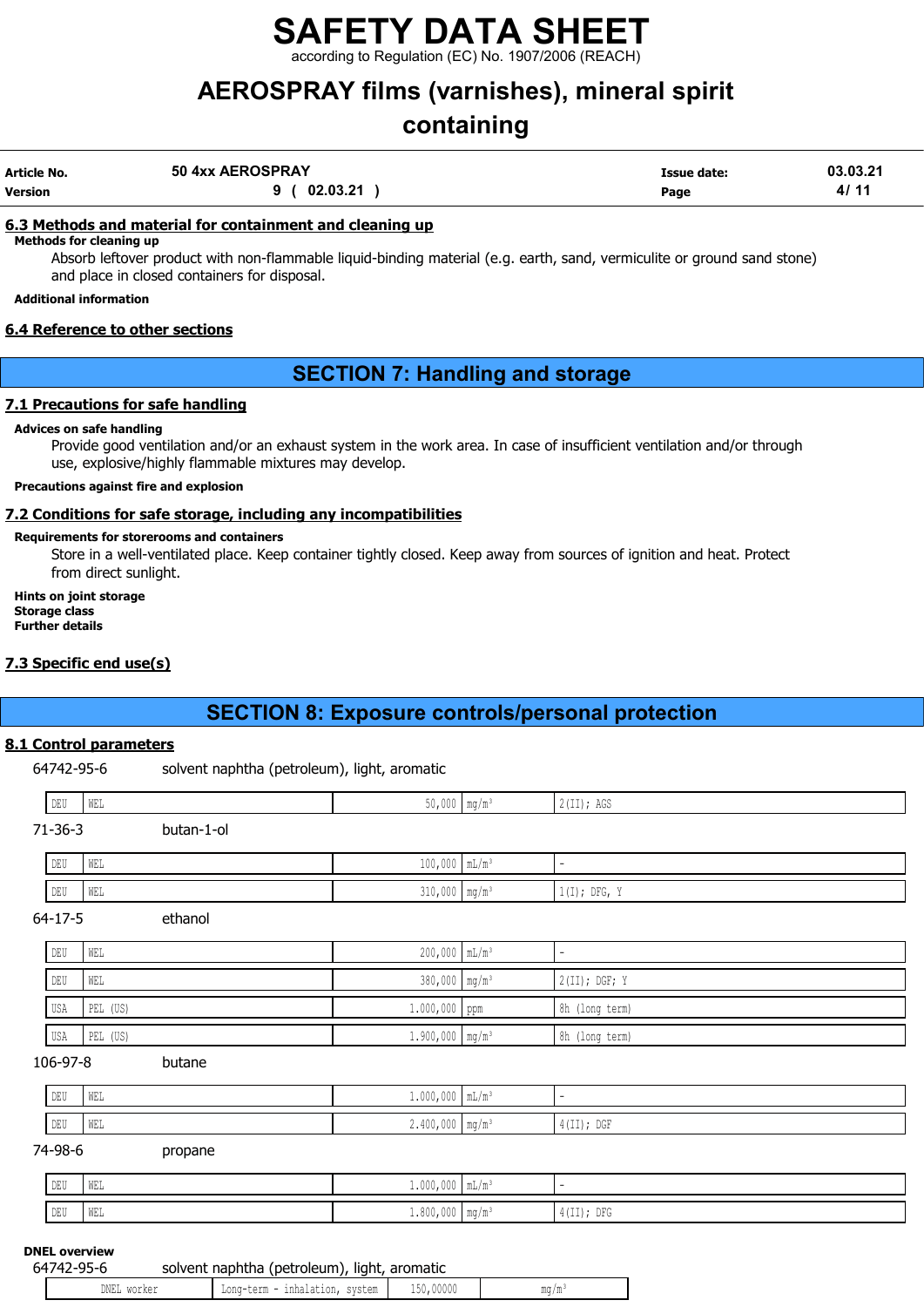### SAFETY DATA SHEET according to Regulation (EC) No. 1907/2006 (REACH)

# AEROSPRAY films (varnishes), mineral spirit

## containing

| Article No.<br>Version |               | 50 4xx AEROSPRAY<br>02.03.21<br>9 |          |                   |  | 03.03.21<br>5/11 |
|------------------------|---------------|-----------------------------------|----------|-------------------|--|------------------|
|                        | DNEL worker   | Long-term - dermal, local effe    | 25,00000 | mg/kg bw/day      |  |                  |
|                        | DNEL Consumer | Long-term - oral, systemic eff    | 11,00000 | mg/kg bw/day      |  |                  |
|                        | DNEL Consumer | Long-term - inhalation, system    | 32,00000 | ma/m <sup>3</sup> |  |                  |
|                        | DNEL Consumer | Long-term - dermal, systemic e    | 11,00000 | mq/kq bw/day      |  |                  |

### DNEL overview

71-36-3 butan-1-ol

| DNEL worker   | Long-term - inhalation, system | 55,00000  | mq/m <sup>3</sup> |
|---------------|--------------------------------|-----------|-------------------|
| DNEL Consumer | Long-term - oral, systemic eff | 3,12500   | mg/kg bw/day      |
| DNEL Consumer | Long-term - inhalation, system | 310,00000 | $\text{ma/m}^3$   |

#### DNEL overview

64-17-5 ethanol

| DNEL worker   | Long-term - inhalation, system | 950,00000 | $mq/m^3$ |
|---------------|--------------------------------|-----------|----------|
| DNEL worker   | Long-term - dermal, systemic e | 343,00000 | mg/kg    |
| DNEL Consumer | Long-term - oral, systemic eff | 87,00000  | mg/kg    |
| DNEL Consumer | Long-term - inhalation, system | 114,00000 | $mq/m^3$ |
| DNEL Consumer | Long-term - dermal, systemic e | 206,00000 | mq/kg    |

#### PNEC overview

71-36-3 butan-1-ol

| PNEC soil                       | 0,01500    | mg/kg |
|---------------------------------|------------|-------|
| PNEC aquatic, freshwater        | 0,08200    | mq/L  |
| PNEC aquatic, marine water      | 0,00820    | mq/L  |
| PNEC soil, freshwater           | 0,17800    | mq/kg |
| PNEC soil, marine water         | 0,01780    | mq/kg |
| PNEC sewage treatment plant (S) | 2476,00000 | mq/L  |

### PNEC overview

64-17-5 ethanol

| PNEC soil                       | 0,63000   | mg/kg |
|---------------------------------|-----------|-------|
| PNEC aquatic, freshwater        | 0,96000   | mq/L  |
| PNEC aquatic, marine water      | 0,79000   | mq/L  |
| PNEC soil, freshwater           | 3,60000   | mq/kg |
| PNEC soil, marine water         | 2,90000   | mq/kg |
| PNEC sewage treatment plant (S) | 580,00000 | mq/L  |

### 8.2 Exposure controls

### Occupational exposure controls

#### Respiratory protection

Respiratory protection must be worn whenever the WEL levels have been exceeded. Combination filtering device (EN 14387) Use filter type A (= against vapours of organic substances)

#### Hand protection

Qualified materials: Nitrile rubber

Layer thickness > 0,35 mm

Breakthrough time > 480 min

Ultranitril 492 - MAPA GmbH, Industriestraße 21- 25, D-27404 Zeven, Internet: www.mapa-pro.de All information was derived in accordance with EU directive 89/686/EWG and the resultant EN 374 in cooperation with MAPA GmbH. This recommendation applies exclusively to the product and use named in Section 1. In the event of commingling or deviating conditions, contact the suppliers of CE-approved gloves.

This information is abased on our current state of knowledge and describes the security standards applicable to our product for the purpose provided.

#### Eye protection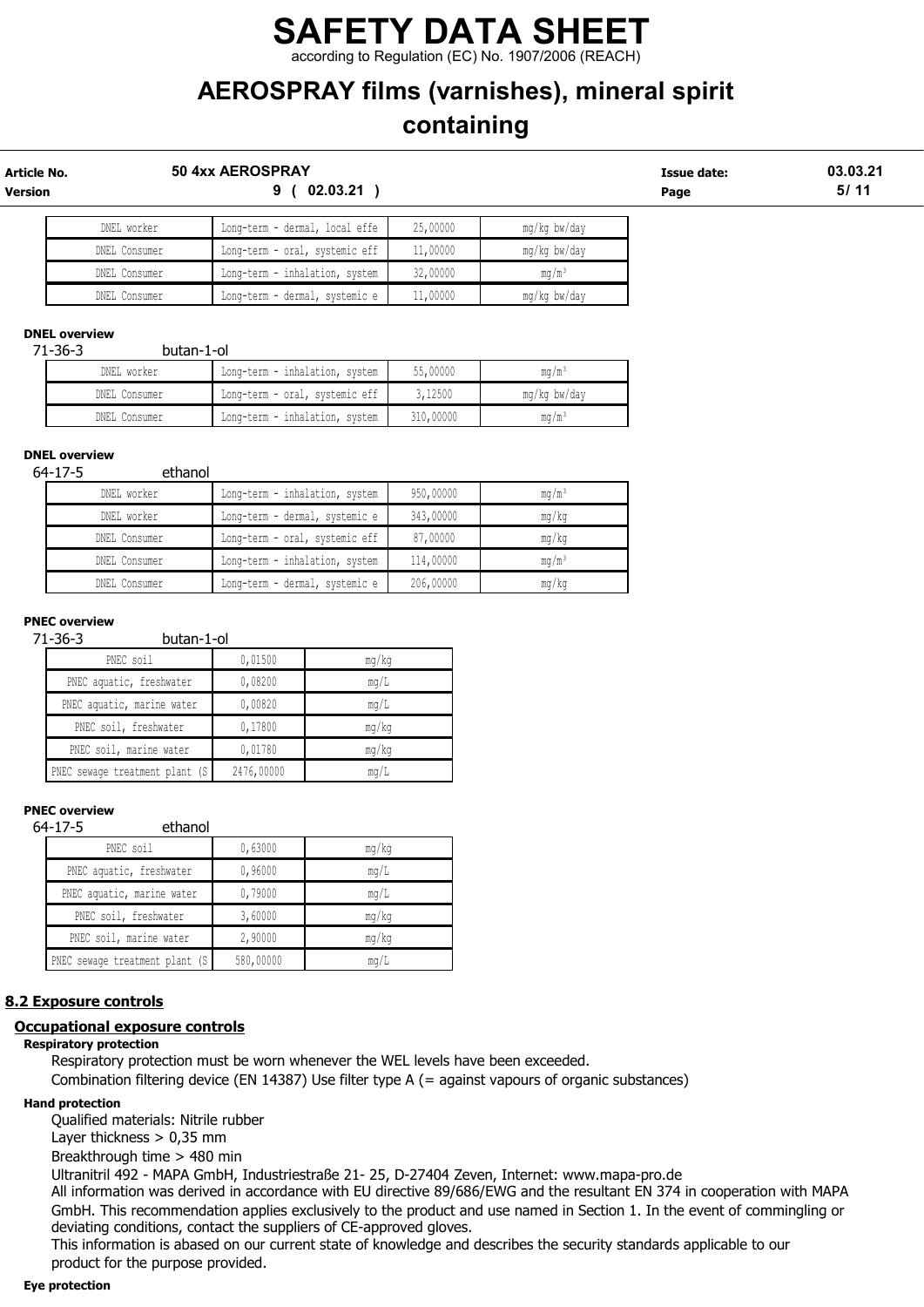ording to Regulation (EC) No. 1907/2006 (REACH)

## AEROSPRAY films (varnishes), mineral spirit

# containing

| Article No. | 50 4xx AEROSPRAY | Issue date: | 03.03.21 |
|-------------|------------------|-------------|----------|
| Version     | 02.03.21         | Page        | 6/11     |

Goggles

Body protection

Wash contaminated clothing prior to re-use.

General protection and hygiene measures Handle in accordance with good industrial hygiene and safety practice. After work, wash hands and face.

### SECTION 9: Physical and chemical properties

#### 9.1 information on basic physical and chemical properties Aerosol

| Form   |  |
|--------|--|
| Colour |  |
| Odour  |  |

colourless characteristic

|                                        | min      | max              |
|----------------------------------------|----------|------------------|
| Initial boiling point and              |          |                  |
| boiling range                          |          |                  |
| <b>Melting point/freezing point</b>    |          |                  |
| Flash point/flash point range          | $-60$ °C | $-60$ °C         |
| <b>Flammability</b>                    |          |                  |
| <b>Ignition temperature</b>            |          |                  |
| <b>Auto-ignition temperature</b>       |          |                  |
| <b>Explosion limits</b>                | 0,6      | 8,5 Vol%         |
| <b>Refraction index</b>                |          |                  |
| <b>PH</b>                              |          |                  |
| <b>Viscosity</b>                       |          |                  |
| <b>Viscosity</b>                       |          |                  |
| Vapour pressure                        |          | 300 kPa          |
| <b>Density</b>                         |          | $\sim 0.71$ g/ml |
| Partition coefficient: n-octanol/water |          |                  |
|                                        |          |                  |

Danger of explosion

### 9.2 Other information

### SECTION 10: Stability and reactivity

#### 10.1 Reactivity

### 10.2 Chemical stability

### 10.3 Possibility of hazardous reactions

10.4 Conditions to avoid

Protect from heat and direct sunlight.

### 10.5 Incompatible materials

Oxidising agent

### 10.6 Hazardous decomposition products

### SECTION 11: Toxicological information

### 11.1 Information on toxicological effects

### Toxicological tests

64742-95-6 solvent naphtha (petroleum), light, aromatic

| oral                                     | <b>TDEO</b><br><b>TID JA</b> | 1100  | 2000,00000                   | mg/kg                 |             |
|------------------------------------------|------------------------------|-------|------------------------------|-----------------------|-------------|
| the control of the control<br>inhalative | $T \cap E \cap$<br>コレコロ      | 114 L | 10,20000                     | $\text{max}/\text{I}$ | 11<br>(411) |
| dermal                                   | ${\tt LD50}$                 | 1100  | 2000,00000<br>$\blacksquare$ | mg/kg                 |             |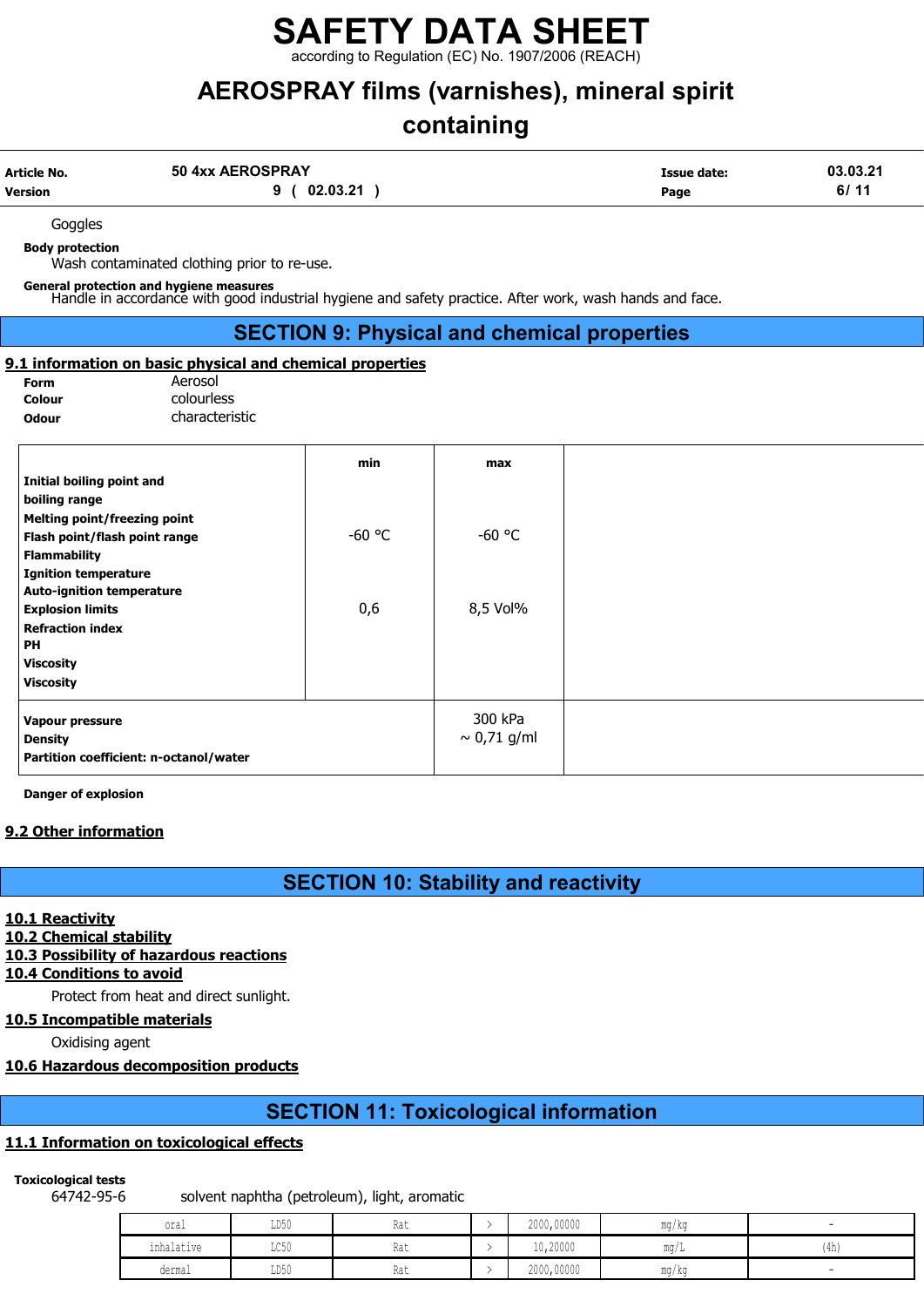according to Regulation (EC) No. 1907/2006 (REACH)

# AEROSPRAY films (varnishes), mineral spirit

# containing

| Article No.<br>Version                                                                                                                                                                              |                                                                     | 50 4xx AEROSPRAY<br>9(02.03.21) |                                              |               |             | <b>Issue date:</b><br>Page | 03.03.21<br>7/11 |
|-----------------------------------------------------------------------------------------------------------------------------------------------------------------------------------------------------|---------------------------------------------------------------------|---------------------------------|----------------------------------------------|---------------|-------------|----------------------------|------------------|
| <b>Toxicological tests</b><br>$71 - 36 - 3$                                                                                                                                                         | butan-1-ol                                                          |                                 |                                              |               |             |                            |                  |
|                                                                                                                                                                                                     | oral                                                                | LD50                            | Rat                                          |               | 1000,00000  | $mg/kg$                    | $\sim$           |
|                                                                                                                                                                                                     | inhalative                                                          | LC50                            | Rat                                          | $\,>\,$       | 17,76000    | mg/L                       | (4h)             |
|                                                                                                                                                                                                     | dermal                                                              | LD50                            | Rabbit                                       | $\rightarrow$ | 2000,00000  | mg/kg                      | $\blacksquare$   |
| <b>Toxicological tests</b><br>$64 - 17 - 5$                                                                                                                                                         | ethanol                                                             |                                 |                                              |               |             |                            |                  |
|                                                                                                                                                                                                     | oral                                                                | LD50                            | Rat                                          |               | 10470,00000 | mg/kg                      | $\blacksquare$   |
|                                                                                                                                                                                                     | inhalative                                                          | LC50                            | Rat                                          |               | 38,00000    | mg/L                       | (4h)             |
|                                                                                                                                                                                                     | inhalative                                                          | LC50                            | Mouse                                        | $\rightarrow$ | 20,00000    | mg/L                       | (4h)             |
|                                                                                                                                                                                                     | dermal                                                              | LD50                            | Rabbit                                       | $\,>\,$       | 2000,00000  | mg/kg                      | $\blacksquare$   |
| <b>Toxicological tests</b><br>106-97-8                                                                                                                                                              | butane                                                              |                                 |                                              |               |             |                            |                  |
|                                                                                                                                                                                                     | inhalative                                                          | LC50                            | Rat                                          |               | 658,00000   | mg/L                       | (4h)             |
| In case of inhalation<br><b>After swallowing</b><br>No data available<br>In case of skin contact<br>No data available<br>After eye contact<br><b>Practical experience</b><br><u>General remarks</u> | May cause respiratory irritation.<br>Causes serious eye irritation. |                                 |                                              |               |             |                            |                  |
|                                                                                                                                                                                                     |                                                                     |                                 | <b>SECTION 12: Ecological information</b>    |               |             |                            |                  |
| 12.1 Toxicity                                                                                                                                                                                       |                                                                     |                                 |                                              |               |             |                            |                  |
| <b>Ecotoxicological effects</b><br>64742-95-6                                                                                                                                                       |                                                                     |                                 | solvent naphtha (petroleum), light, aromatic |               |             |                            |                  |
|                                                                                                                                                                                                     | LC50                                                                | fish                            |                                              |               | 9,20000     | mg/L                       | (96h)            |
|                                                                                                                                                                                                     | EC50                                                                | Algae                           |                                              | $\rightarrow$ | 2,60000     | $\rm mg/L$                 | (72h)            |
|                                                                                                                                                                                                     | EC50                                                                | Daphnia magna (Big water flea)  |                                              |               | 3,20000     | mg/L                       | (48h)            |

### Ecotoxicological effects

71-36-3 butan-1-ol

| LC50 | Pimephales promelas (fathead minnow) | 1376,00000 | ma/L                  | (96h) |
|------|--------------------------------------|------------|-----------------------|-------|
| EC50 | Selenastrum capricornutum            | 225,00000  | ma/L                  | (96h) |
| EC50 | Daphnia magna (Big water flea)       | 1328,00000 | ma/L                  | (48h) |
| NOEC | Daphnia magna (Big water flea)       | 4,10000    | $\text{max}/\text{L}$ | (21d) |

### Ecotoxicological effects

64-17-5 ethanol

| LC50 | Leuciscus idus     | 8140,00000  | mq/L        | 48h  |
|------|--------------------|-------------|-------------|------|
| EC50 | Chlorella vulgaris | 275,00000   | mq/L        | '72h |
| EC50 | Daphnia magna      | 10000,00000 | $m\alpha/L$ | 48h  |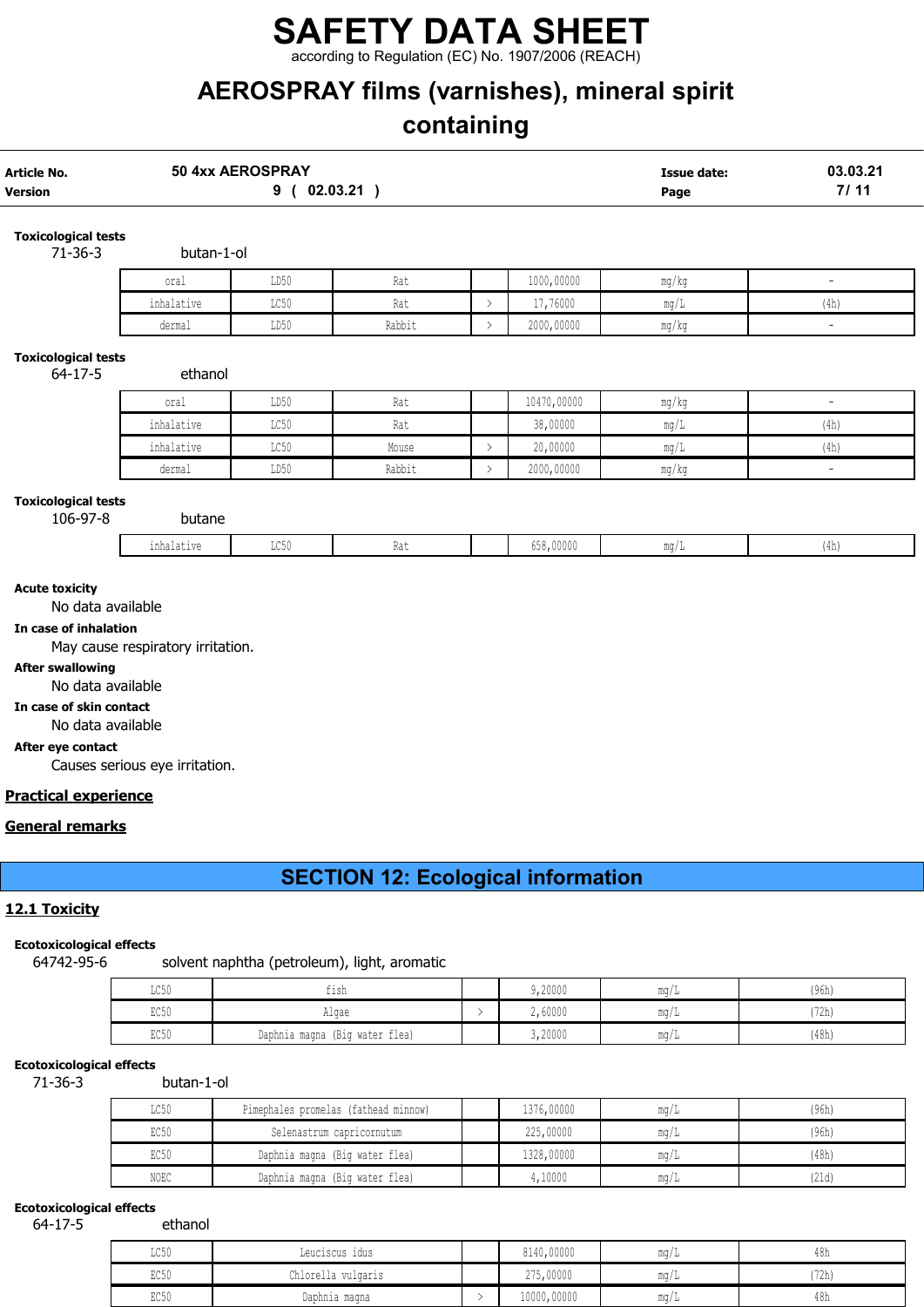according to Regulation (EC) No. 1907/2006 (REACH)

## AEROSPRAY films (varnishes), mineral spirit

# containing

| Article No.<br><b>Version</b> | 50 4xx AEROSPRAY<br>02.03.21<br>a | <b>Issue date:</b><br>Page | 03.03.21<br>8/11 |
|-------------------------------|-----------------------------------|----------------------------|------------------|
|                               |                                   |                            |                  |

Aquatic toxicity Water Hazard Class 2 WGK catalog number General information

### 12.2 Persistence and degradability

Further details Oxygen demand

### 12.3 Bioaccumulative potential

Bioconcentration factor (BCF) Partition coefficient: n-octanol/water

### 12.4 Mobility in soil

No data available

### 12.5 Results of PBT and vPvB assessment

No data available

### 12.6 Other adverse effects

General information

SECTION 13: Disposal considerations

### 13.1 Waste treatment methods

### Product

Waste key number<br>160504

Gases in pressure containers (including halons) containing hazardous substances Recommendation

### Contaminated packaging

#### Waste key number Recommendation

Non-contaminated packages may be recycled. Handle contaminated packages in the same way as the substance itself. Completely emptied packages can be recycled.

### Additional information

### SECTION 14: Transport information

### 14.1 UN number

1950

### 14.2 UN proper shipping name

ADR, ADN AEROSOLS, flammable IMDG, IATA AEROSOLS, flammable

### 14.3 Transport hazard class(es)

| ADR, ADN | 2   |
|----------|-----|
| IMDG     | 2.1 |
| IATA     | 2.1 |

### 14.4 Packing group

### 14.5 Environmental hazards

-

Marine Pollutant - IMDG **Yes**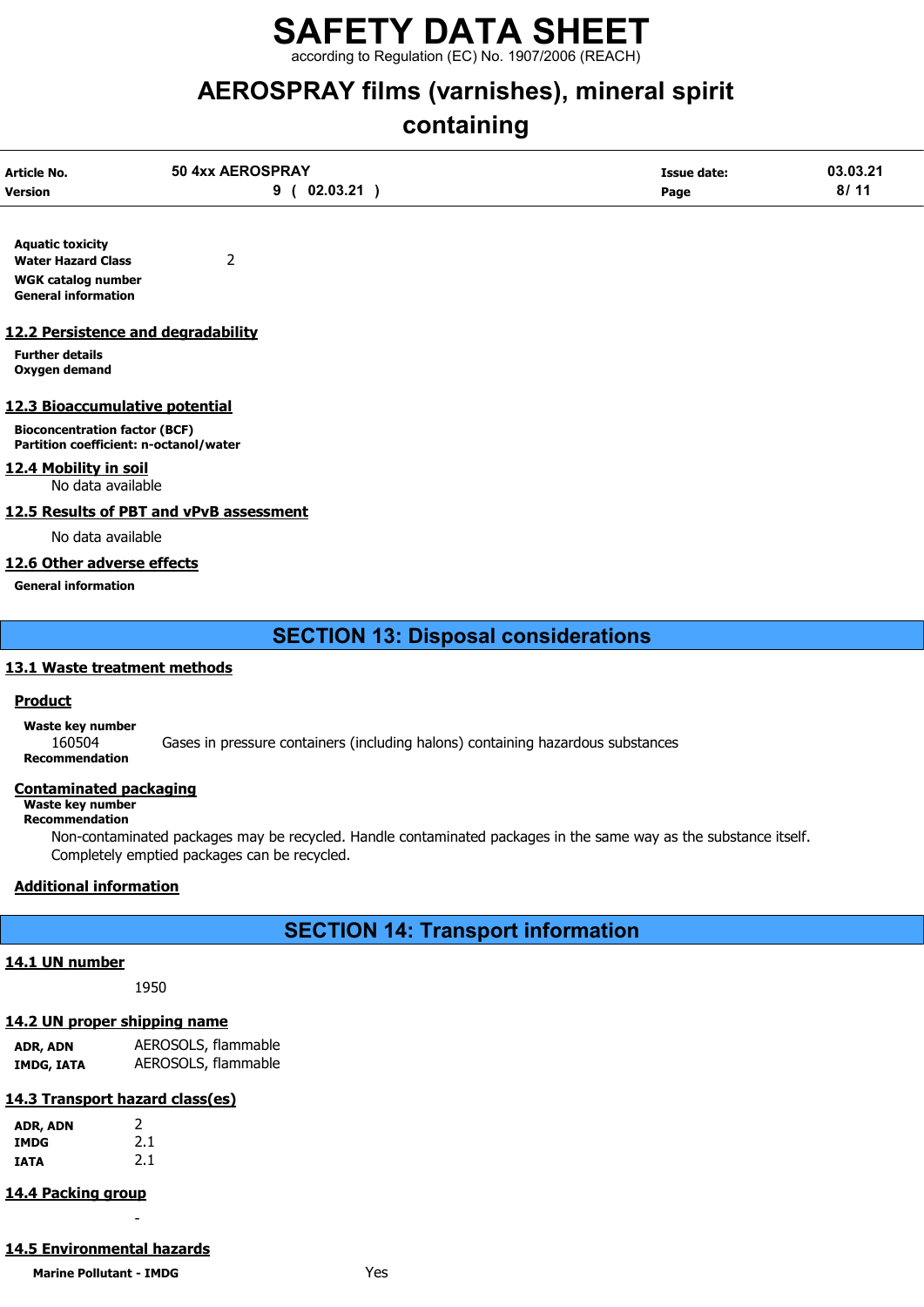according to Regulation (EC) No. 1907/2006 (REACH)

# AEROSPRAY films (varnishes), mineral spirit

## containing

| Article No.                         | 50 4xx AEROSPRAY                                  |                                        | <b>Issue date:</b> | 03.03.21 |
|-------------------------------------|---------------------------------------------------|----------------------------------------|--------------------|----------|
| Version                             | 9(02.03.21)                                       |                                        | Page               | 9/11     |
| <b>Marine Pollutant - ADN</b>       |                                                   |                                        |                    |          |
|                                     | <b>14.6 Special precautions for user</b>          |                                        |                    |          |
| <b>Land transport (ADR/RID)</b>     |                                                   |                                        |                    |          |
| Code: ADR/RID                       |                                                   | 5F                                     |                    |          |
| <b>Kemmler-number</b>               |                                                   | $\blacksquare$                         |                    |          |
| <b>Hazard label ADR</b>             |                                                   | 2.1                                    |                    |          |
| <b>Limited quantities</b>           |                                                   | 1L                                     |                    |          |
|                                     | <b>Contaminated packaging: Instructions</b>       | P207 - LP200                           |                    |          |
|                                     | <b>Contaminated packaging: Special provisions</b> | PP87 - RR6 - L2                        |                    |          |
|                                     | Special provisions for packing together           | MP9                                    |                    |          |
| <b>Portable tanks: Instructions</b> |                                                   |                                        |                    |          |
|                                     | <b>Portable tanks: Special provisions</b>         |                                        |                    |          |
| <b>Tank coding</b>                  |                                                   |                                        |                    |          |
| <b>Tunnel restriction</b>           |                                                   | D                                      |                    |          |
| <b>Remarks</b>                      |                                                   |                                        |                    |          |
| EQ                                  |                                                   | E <sub>0</sub>                         |                    |          |
| <b>Special provisions</b>           |                                                   | 190 - 327 - 344 - 625                  |                    |          |
| Sea transport (IMDG)                |                                                   |                                        |                    |          |
| <b>EmS</b>                          |                                                   | $F-D, S-U$                             |                    |          |
| <b>Special provisions</b>           |                                                   | 63 - 190 - 277 - 327 - 344 - 381 - 959 |                    |          |
| <b>Limited quantities</b>           |                                                   | 1L                                     |                    |          |
|                                     | <b>Contaminated packaging: Instructions</b>       | P207 - LP200                           |                    |          |
|                                     | <b>Contaminated packaging: Special provisions</b> | PP87 - L2                              |                    |          |
| <b>IBC: Instructions</b>            |                                                   |                                        |                    |          |
| <b>IBC: Provisions</b>              |                                                   |                                        |                    |          |
| <b>Tank instructions IMO</b>        |                                                   |                                        |                    |          |
| <b>Tank instructions UN</b>         |                                                   |                                        |                    |          |
|                                     | <b>Tank instructions Special provisions</b>       |                                        |                    |          |
| <b>Stowage and segregation</b>      |                                                   | category A                             |                    |          |
|                                     |                                                   | SW1 - SW22 - SG69                      |                    |          |
| <b>Properties and observations</b>  |                                                   |                                        |                    |          |
| <b>Remarks</b>                      |                                                   |                                        |                    |          |
| EQ                                  |                                                   | E <sub>0</sub>                         |                    |          |
| <b>Air transport (IATA-DGR)</b>     |                                                   |                                        |                    |          |
| <b>Hazard</b>                       |                                                   |                                        |                    |          |
| Passenger                           |                                                   | 203 (75 kg)                            |                    |          |
| Passenger LQ                        |                                                   | Y203 (30 kg G)                         |                    |          |
| Cargo                               |                                                   | 203 (150 kg)                           |                    |          |
| <b>ERG</b>                          |                                                   | 10L                                    |                    |          |
| <b>Remarks</b>                      |                                                   |                                        |                    |          |
| EQ                                  |                                                   | E <sub>0</sub>                         |                    |          |
| <b>Special Provisioning</b>         |                                                   | A145 - A167 - A802                     |                    |          |
|                                     |                                                   |                                        |                    |          |

### 14.7 Transport in bulk according to Annex II of MARPOL 73/78 and the IBC Code

No data available

### SECTION 15: Regulatory information

### 15.1 Safety, health and environmental regulations/legislation specific for the substance or mixture

### National regulations

### **Europe**

| Contents of VOC [%] |  |
|---------------------|--|
| Contents of VOC     |  |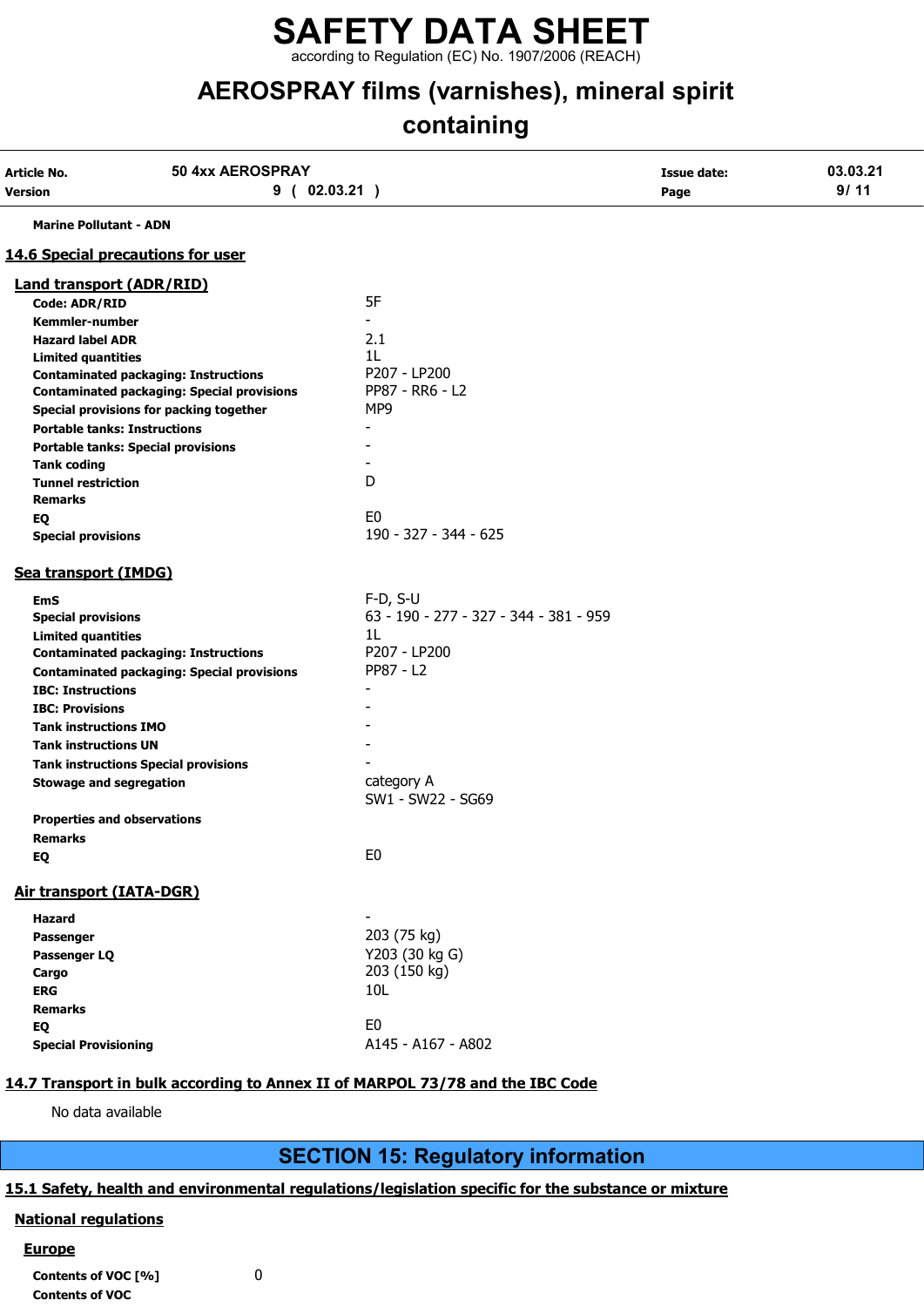according to Regulation (EC) No. 1907/2006 (REACH)

## AEROSPRAY films (varnishes), mineral spirit

# containing

| Article No.<br>Version | 50 4xx AEROSPRAY<br>$02.03.21$ )<br>9                   | Issue date:<br>Page | 03.03.21<br>10/11 |
|------------------------|---------------------------------------------------------|---------------------|-------------------|
| [g/L]                  | Further regulations, limitations and legal requirements |                     |                   |
| <b>Germany</b>         |                                                         |                     |                   |
| <b>Storage class</b>   |                                                         |                     |                   |

Water Hazard Class 2 WGK catalog number Incident regulation Information on working limitations Further regulations, limitations and legal requirements

### **Denmark**

Further regulations, limitations and legal requirements

### Hungary

Further regulations, limitations and legal requirements

### Great Britain

Further regulations, limitations and legal requirements

### Switzerland

Contents of VOC [%]  $\sim$  87 % Further regulations, limitations and legal requirements

### **USA**

Further regulations, limitations and legal requirements Federal Regulations State Regulations

### Canada

Further regulations, limitations and legal requirements

### 15.2 Chemical Safety Assessment

### SECTION 16: Other information

### Further information

| Hazard statements (CLP) | H220 Extremely flammable gas.                            |
|-------------------------|----------------------------------------------------------|
|                         | H222 Extremely flammable aerosol.                        |
|                         | H225 Highly flammable liquid and vapour.                 |
|                         | H226 Flammable liquid and vapour.                        |
|                         | H229 Pressurised container: May burst if heated.         |
|                         | H280 Contains gas under pressure; may explode if heated. |
|                         | H302 Harmful if swallowed.                               |

- H304 May be fatal if swallowed and enters airways.
- H315 Causes skin irritation.
- H317 May cause an allergic skin reaction.
- H318 Causes serious eye damage.
- H319 Causes serious eye irritation.
- H332 Harmful if inhaled.
- H335 May cause respiratory irritation.
- H336 May cause drowsiness or dizziness.
- H411 Toxic to aquatic life with long lasting effects.